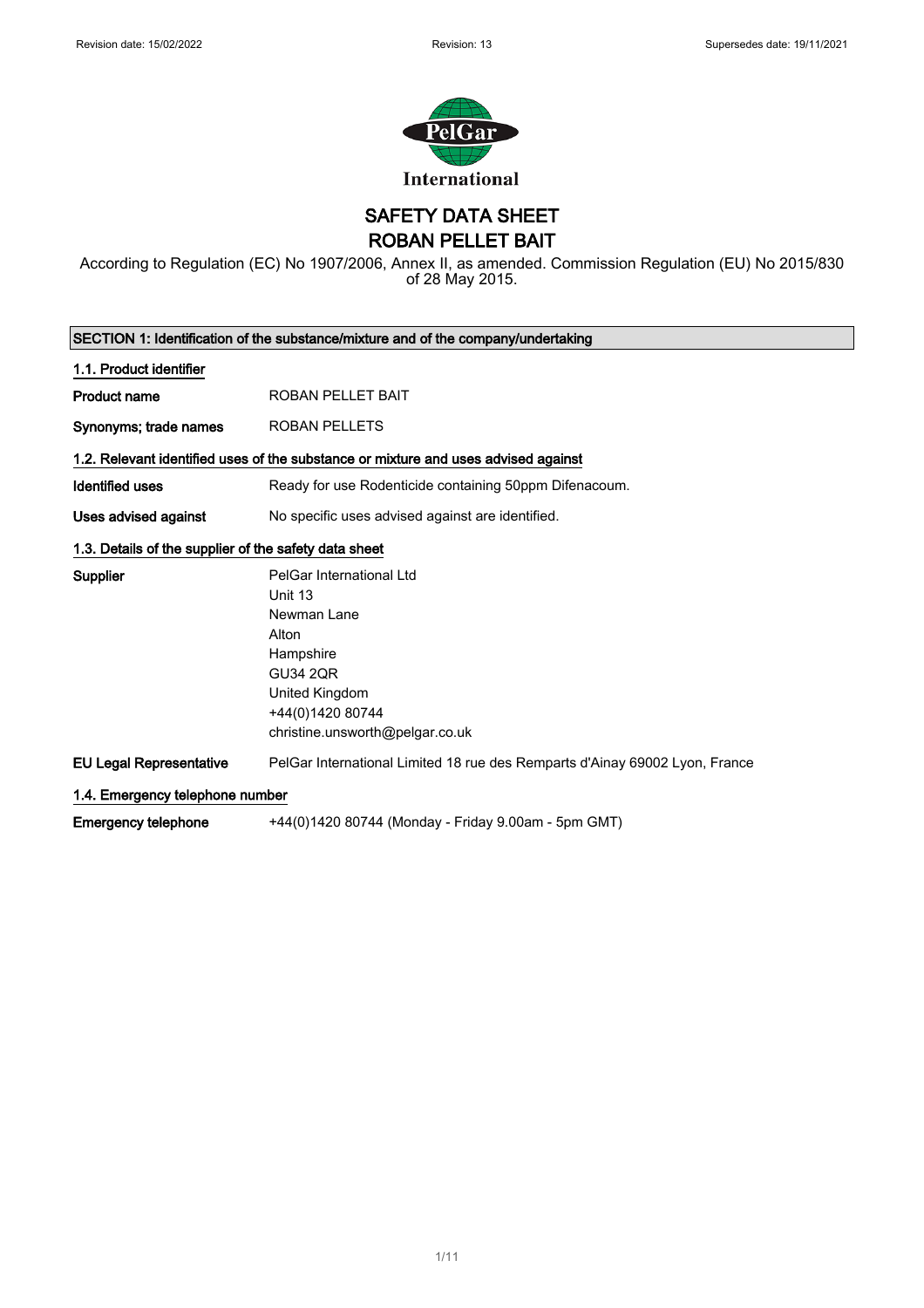| National emergency telephone Austria: +43 1 406 43 43 |                                                                         |
|-------------------------------------------------------|-------------------------------------------------------------------------|
| number                                                | Belgium: 070 245 245                                                    |
|                                                       | Bulgaria: +359 2 9154 233                                               |
|                                                       | Croatia: +3851 2348 342                                                 |
|                                                       | Cyprus: 1401                                                            |
|                                                       | Czech Republic: +420 224 919 293, +420 224 915 402                      |
|                                                       | Denmark: +45 8212 1212                                                  |
|                                                       | Estonia: 16662                                                          |
|                                                       | Finland: 0800 147 111                                                   |
|                                                       | France: +33 (0) 145 42 59 59                                            |
|                                                       | Germany: +44 (0)1420 80744 (9am-5pm Monday- Friday GMT)                 |
|                                                       | Greece: (0030) 2107793777                                               |
|                                                       | Hungary: +36-80-201-199                                                 |
|                                                       | Iceland: (+354) 543 1000 / 112                                          |
|                                                       | Ireland: Members of Public: +353 (01) 809 2166. (8am-10pm daily)        |
|                                                       | Ireland: Healthcare Professionals: +353 (01) 809 2566 (24 hour service) |
|                                                       | Italy: 0382-24444                                                       |
|                                                       | Latvia: +371 67042473                                                   |
|                                                       | Liechtenstein: +44 (0)1420 80744 (9am-5pm Monday- Friday GMT)           |
|                                                       | Lithuania: +370 (85) 2362052                                            |
|                                                       | Luxembourg: 8002 5500                                                   |
|                                                       | Malta: +44 (0)1420 80744 (9am-5pm Monday- Friday GMT)                   |
|                                                       | Netherlands: +31(0)30 274 8888 Healthcare Professionals only            |
|                                                       | Norway: 22 59 13 00                                                     |
|                                                       | Poland: +44 (0)1420 80744 (9am-5pm Monday- Friday GMT)                  |
|                                                       | Portugal: +351 800 250 250                                              |
|                                                       | Romania: +40213183606                                                   |
|                                                       | Slovakia: +421 2 5477 4166                                              |
|                                                       | Slovenia: 112                                                           |
|                                                       | Spain: +34 91 562 04 20                                                 |
|                                                       | Sweden: 112 – Begär Giftinformation                                     |

## SECTION 2: Hazards identification

| 2.1. Classification of the substance or mixture |                                   |  |
|-------------------------------------------------|-----------------------------------|--|
| Classification (EC 1272/2008)                   |                                   |  |
| <b>Physical hazards</b>                         | Not Classified                    |  |
| <b>Health hazards</b>                           | Repr. 1B - H360D STOT RE 2 - H373 |  |
| <b>Environmental hazards</b>                    | Not Classified                    |  |
| 2.2. Label elements                             |                                   |  |
| <b>Hazard pictograms</b>                        |                                   |  |
|                                                 |                                   |  |
| Signal word                                     | Danger                            |  |

| Signal word       | Danger                                                                          |
|-------------------|---------------------------------------------------------------------------------|
| Hazard statements | H360D May damage the unborn child.                                              |
|                   | H373 May cause damage to organs (Blood) through prolonged or repeated exposure. |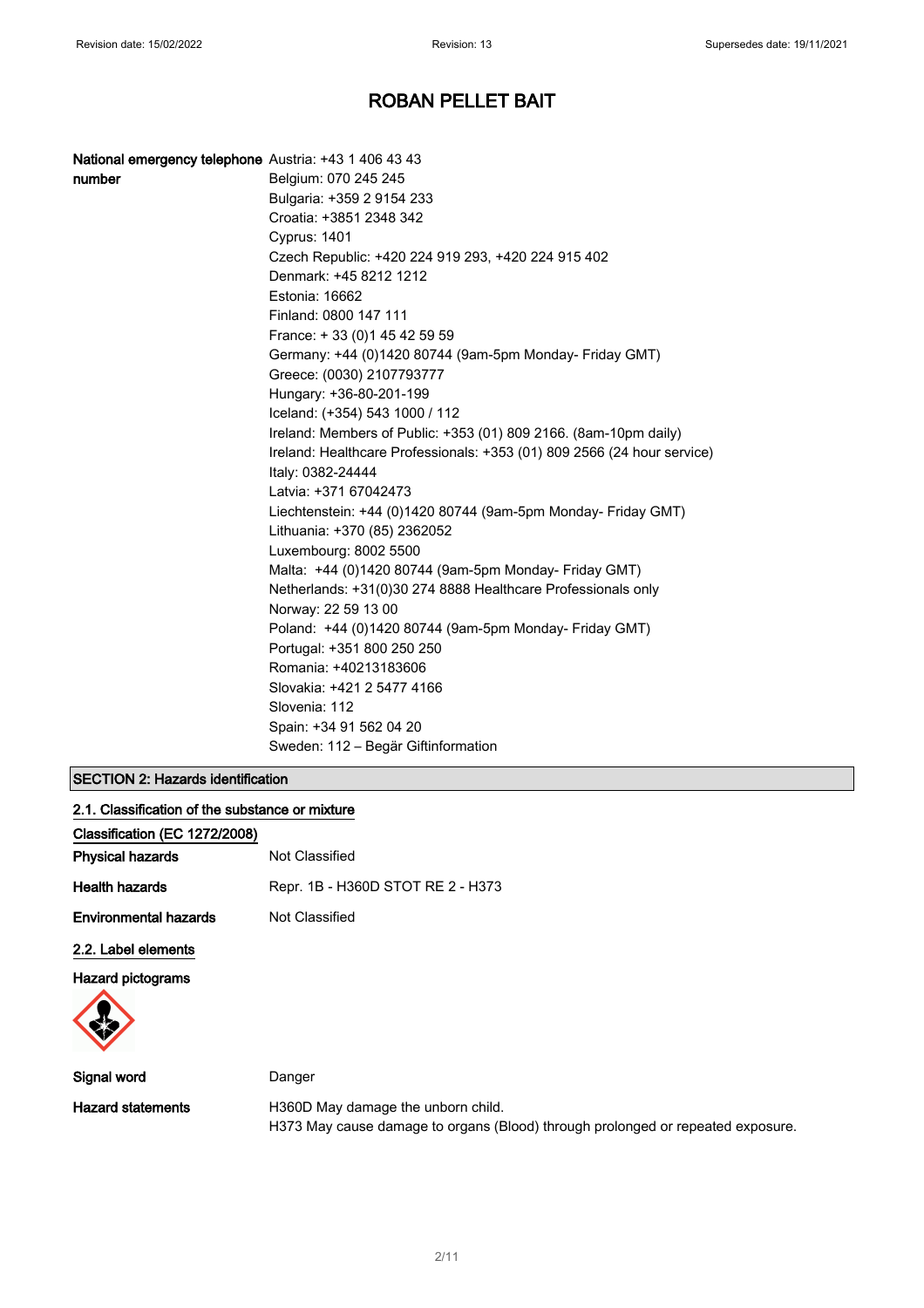| <b>Precautionary statements</b>   | P201 Obtain special instructions before use.<br>P202 Do not handle until all safety precautions have been read and understood.<br>P280 Wear protective gloves.<br>P308+P313 IF exposed or concerned: Get medical advice/ attention.<br>P314 Get medical advice/ attention if you feel unwell.<br>P301+P310 IF SWALLOWED: Immediately call a POISON CENTER/ doctor.<br>P405 Store locked up.<br>P404 Store in a closed container.<br>P501 Dispose of contents/ container in accordance with national regulations. |
|-----------------------------------|------------------------------------------------------------------------------------------------------------------------------------------------------------------------------------------------------------------------------------------------------------------------------------------------------------------------------------------------------------------------------------------------------------------------------------------------------------------------------------------------------------------|
| Supplemental label<br>information | Keep / Store away from foodstuffs, beverages and animal feeding stuffs.                                                                                                                                                                                                                                                                                                                                                                                                                                          |
| <b>UFI</b>                        | UFI: Y410-F0NE-N003-0049                                                                                                                                                                                                                                                                                                                                                                                                                                                                                         |

2.3. Other hazards

This product does not contain any substances classified as PBT or vPvB.

## SECTION 3: Composition/information on ingredients

| 3.2. Mixtures                                                       |                           |
|---------------------------------------------------------------------|---------------------------|
| 2,2'-Iminodiethanol                                                 | < 0.1%                    |
| CAS number: 111-42-2                                                | EC number: 203-868-0      |
| Classification                                                      |                           |
| Acute Tox. 4 - H302                                                 |                           |
| Skin Irrit. 2 - H315                                                |                           |
| Eye Dam. 1 - H318                                                   |                           |
| STOT RE 2 - H373                                                    |                           |
|                                                                     |                           |
| <b>DIFENACOUM (EU)</b>                                              | 0.005%                    |
| CAS number: 56073-07-5                                              | EC number: 259-978-4      |
| M factor (Acute) = $10$                                             | M factor (Chronic) = $10$ |
| Classification                                                      |                           |
| Acute Tox. 1 - H300                                                 |                           |
| Acute Tox. 1 - H310                                                 |                           |
| Acute Tox. 1 - H330                                                 |                           |
| Repr. 1B - H360D                                                    |                           |
| STOT RE 1 - H372                                                    |                           |
| Aquatic Acute 1 - H400                                              |                           |
| Aquatic Chronic 1 - H410                                            |                           |
|                                                                     |                           |
| <b>Denatonium Benzoate</b>                                          | < 0.1%                    |
| CAS number: 3734-33-6                                               | EC number: 223-095-2      |
| Classification                                                      |                           |
| Acute Tox. 4 - H302                                                 |                           |
| Aquatic Chronic 3 - H412                                            |                           |
| The full text for all hazard statements is displayed in Section 16. |                           |

## SECTION 4: First aid measures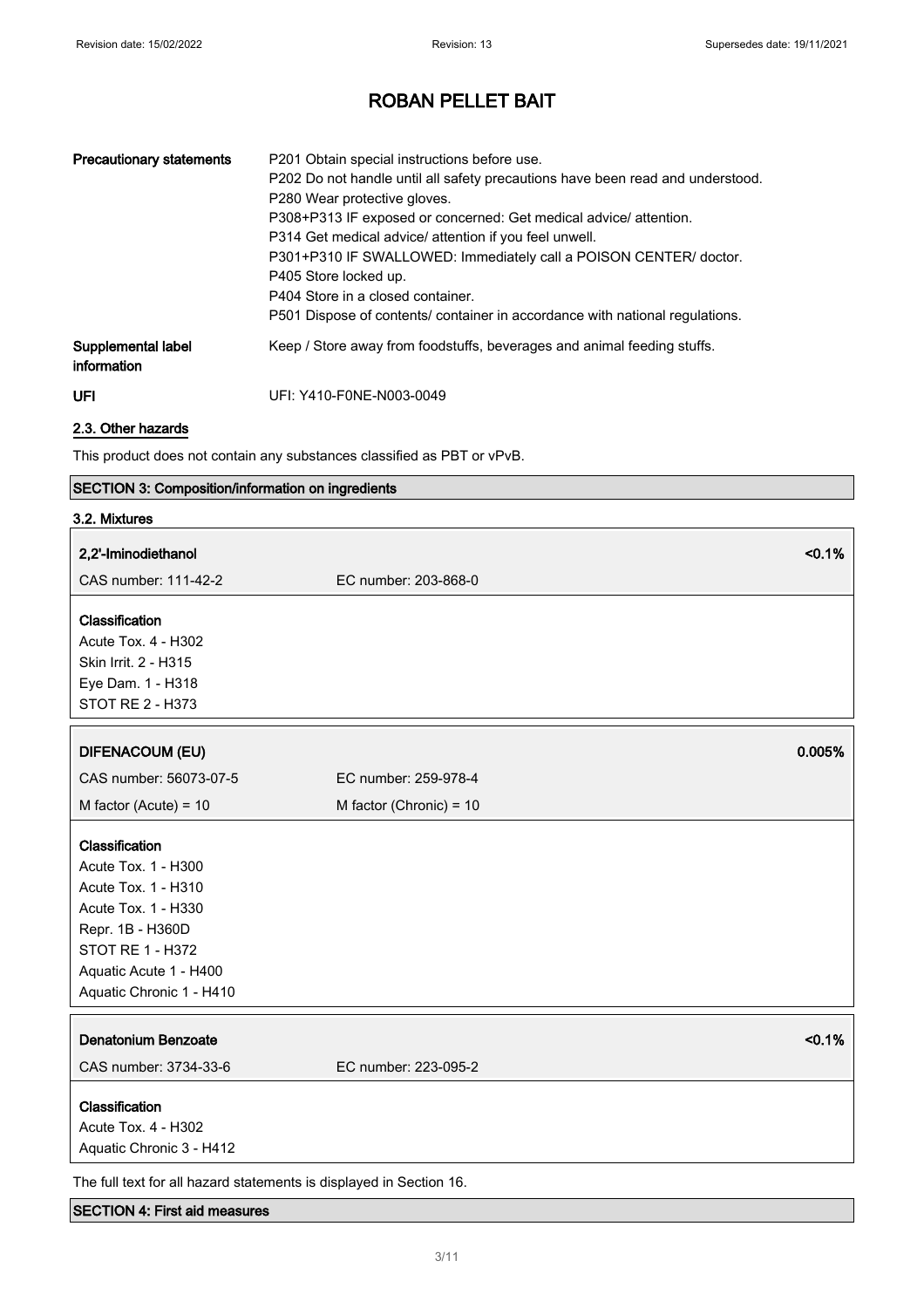## 4.1. Description of first aid measures

| <b>General information</b>                                       | In case of accident or if you feel unwell, seek medical advice immediately (show the label<br>where possible). Advice for Medical Doctors: Difenacoum is an indirect anti-coagulant.<br>Phytomenadione, Vitamin K, is antidotal. Determin prothrombin time not less than 18 hours<br>after consumption. If elevated, administer Vitamin K1 until prothrombin time normalises.<br>Continue determination of prothrombin time for two weeks after withdrawal of antidote and<br>resume treatment if elevation occurs in that time. |  |
|------------------------------------------------------------------|----------------------------------------------------------------------------------------------------------------------------------------------------------------------------------------------------------------------------------------------------------------------------------------------------------------------------------------------------------------------------------------------------------------------------------------------------------------------------------------------------------------------------------|--|
| Inhalation                                                       | Due to the physical nature of this product, exposure by this route is unlikely. Get medical<br>attention if symptoms are severe or persist.                                                                                                                                                                                                                                                                                                                                                                                      |  |
| Ingestion                                                        | Rinse mouth thoroughly with water. Do not induce vomiting. Get medical attention<br>immediately.                                                                                                                                                                                                                                                                                                                                                                                                                                 |  |
| <b>Skin contact</b>                                              | May cause irritation to susceptible persons. Immediately take off all contaminated clothing.<br>Wash skin thoroughly with soap and water. Get medical attention if symptoms are severe or<br>persist after washing.                                                                                                                                                                                                                                                                                                              |  |
| Eye contact                                                      | May cause eye irritation to susceptible persons. Rinse immediately with plenty of water and<br>seek medical advice.                                                                                                                                                                                                                                                                                                                                                                                                              |  |
| Protection of first aiders                                       | First aid personnel should wear appropriate protective equipment during any rescue.                                                                                                                                                                                                                                                                                                                                                                                                                                              |  |
| 4.2. Most important symptoms and effects, both acute and delayed |                                                                                                                                                                                                                                                                                                                                                                                                                                                                                                                                  |  |
| <b>General information</b>                                       | The severity of the symptoms described will vary dependent on the concentration and the<br>length of exposure.                                                                                                                                                                                                                                                                                                                                                                                                                   |  |
| Inhalation                                                       | Unlikely to present an inhalation hazard. If symptoms develop move the exposed person to<br>fresh air. Immediately obtain medical advice.                                                                                                                                                                                                                                                                                                                                                                                        |  |
| Ingestion                                                        | Rinse mouth. Do NOT induce vomiting. Call a doctor immediately.                                                                                                                                                                                                                                                                                                                                                                                                                                                                  |  |
| <b>Skin contact</b>                                              | Prolonged contact may cause dryness of the skin.                                                                                                                                                                                                                                                                                                                                                                                                                                                                                 |  |
| Eye contact                                                      | No specific symptoms known. May be slightly irritating to eyes.                                                                                                                                                                                                                                                                                                                                                                                                                                                                  |  |
|                                                                  | 4.3. Indication of any immediate medical attention and special treatment needed                                                                                                                                                                                                                                                                                                                                                                                                                                                  |  |
| Notes for the doctor                                             | Treat symptomatically.                                                                                                                                                                                                                                                                                                                                                                                                                                                                                                           |  |
| <b>SECTION 5: Firefighting measures</b>                          |                                                                                                                                                                                                                                                                                                                                                                                                                                                                                                                                  |  |
| 5.1. Extinguishing media                                         |                                                                                                                                                                                                                                                                                                                                                                                                                                                                                                                                  |  |
| Suitable extinguishing media                                     | The product is not flammable. Extinguish with alcohol-resistant foam, carbon dioxide, dry<br>powder or water fog. Use fire-extinguishing media suitable for the surrounding fire.                                                                                                                                                                                                                                                                                                                                                |  |
| Unsuitable extinguishing<br>media                                | Do not use water jet as an extinguisher, as this will spread the fire.                                                                                                                                                                                                                                                                                                                                                                                                                                                           |  |
| 5.2. Special hazards arising from the substance or mixture       |                                                                                                                                                                                                                                                                                                                                                                                                                                                                                                                                  |  |
| Specific hazards                                                 | None known.                                                                                                                                                                                                                                                                                                                                                                                                                                                                                                                      |  |
| Hazardous combustion<br>products                                 | Thermal decomposition or combustion products may include the following substances:<br>Harmful gases or vapours.                                                                                                                                                                                                                                                                                                                                                                                                                  |  |
| 5.3. Advice for firefighters                                     |                                                                                                                                                                                                                                                                                                                                                                                                                                                                                                                                  |  |
| Protective actions during<br>firefighting                        | Avoid breathing fire gases or vapours. Evacuate area. Cool containers exposed to heat with<br>water spray and remove them from the fire area if it can be done without risk. Cool containers<br>exposed to flames with water until well after the fire is out.                                                                                                                                                                                                                                                                   |  |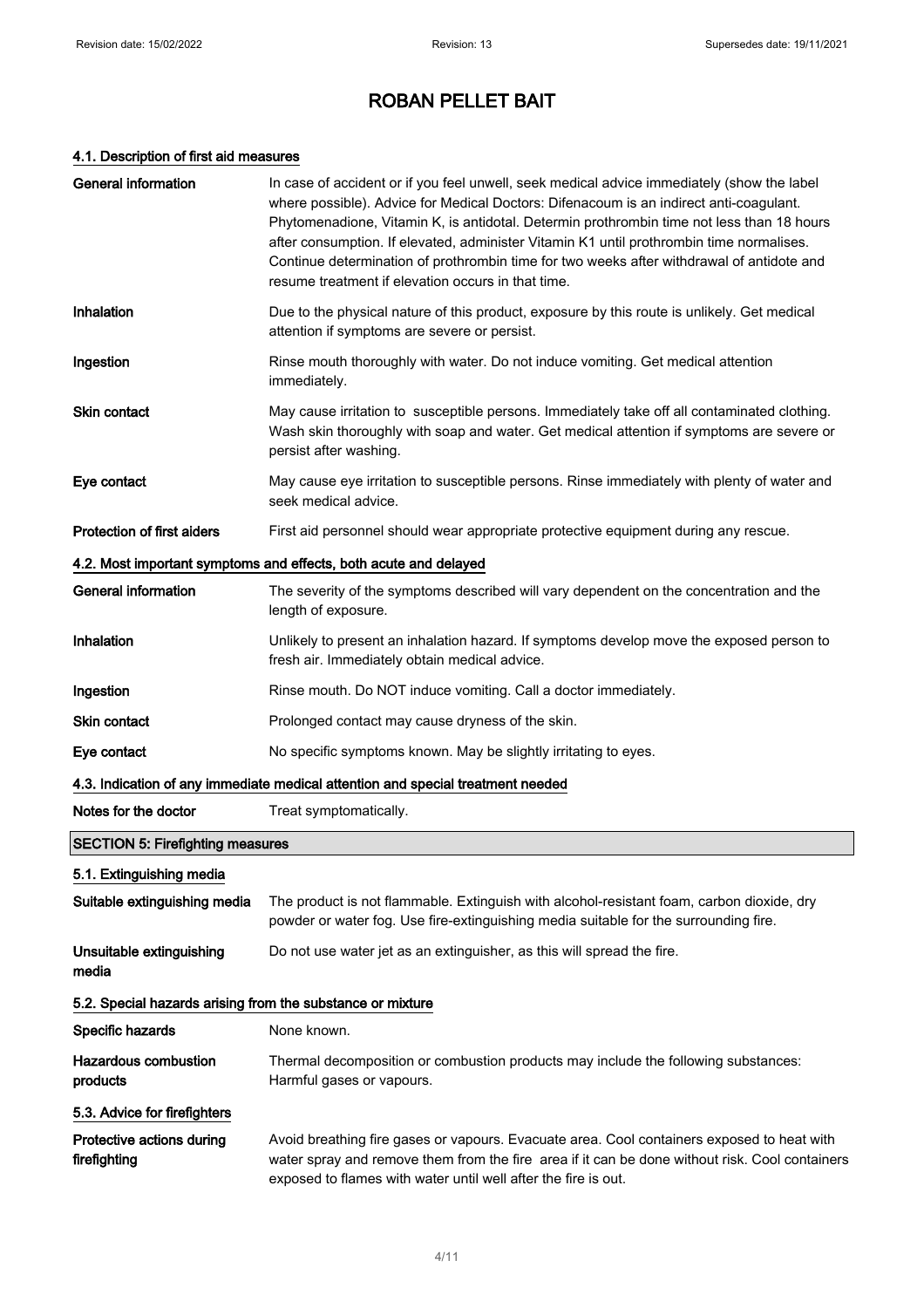| Special protective equipment<br>for firefighters          | Wear positive-pressure self-contained breathing apparatus (SCBA) and appropriate protective<br>clothing. Firefighter's clothing conforming to European standard EN469 (including helmets,<br>protective boots and gloves) will provide a basic level of protection for chemical incidents.                                                                                                                                                  |  |
|-----------------------------------------------------------|---------------------------------------------------------------------------------------------------------------------------------------------------------------------------------------------------------------------------------------------------------------------------------------------------------------------------------------------------------------------------------------------------------------------------------------------|--|
| <b>SECTION 6: Accidental release measures</b>             |                                                                                                                                                                                                                                                                                                                                                                                                                                             |  |
|                                                           | 6.1. Personal precautions, protective equipment and emergency procedures                                                                                                                                                                                                                                                                                                                                                                    |  |
| <b>Personal precautions</b>                               | Wear protective clothing as described in Section 8 of this safety data sheet.                                                                                                                                                                                                                                                                                                                                                               |  |
| 6.2. Environmental precautions                            |                                                                                                                                                                                                                                                                                                                                                                                                                                             |  |
| <b>Environmental precautions</b>                          | Avoid discharge into drains or watercourses or onto the ground.                                                                                                                                                                                                                                                                                                                                                                             |  |
| 6.3. Methods and material for containment and cleaning up |                                                                                                                                                                                                                                                                                                                                                                                                                                             |  |
| Methods for cleaning up                                   | Wear protective clothing as described in Section 8 of this safety data sheet. Clear up spills<br>immediately and dispose of waste safely. Collect spillage with a shovel and broom, or similar<br>and reuse, if possible. Collect and place in suitable waste disposal containers and seal<br>securely. Flush contaminated area with plenty of water. Wash thoroughly after dealing with a<br>spillage. For waste disposal, see Section 13. |  |
| 6.4. Reference to other sections                          |                                                                                                                                                                                                                                                                                                                                                                                                                                             |  |
| Reference to other sections                               | For personal protection, see Section 8. See Section 11 for additional information on health<br>hazards. See Section 12 for additional information on ecological hazards. For waste disposal,<br>see Section 13.                                                                                                                                                                                                                             |  |
| <b>SECTION 7: Handling and storage</b>                    |                                                                                                                                                                                                                                                                                                                                                                                                                                             |  |
| 7.1. Precautions for safe handling                        |                                                                                                                                                                                                                                                                                                                                                                                                                                             |  |
| Usage precautions                                         | Read and follow manufacturer's recommendations. Wear protective clothing as described in<br>Section 8 of this safety data sheet. Keep away from food, drink and animal feeding stuffs.<br>Keep container tightly sealed when not in use. Keep away from heat, hot surfaces, sparks,<br>open flames and other ignition sources. No smoking.                                                                                                  |  |
| Advice on general<br>occupational hygiene                 | Wash promptly if skin becomes contaminated. Take off contaminated clothing. Wash<br>contaminated clothing before reuse.                                                                                                                                                                                                                                                                                                                     |  |
|                                                           | 7.2. Conditions for safe storage, including any incompatibilities                                                                                                                                                                                                                                                                                                                                                                           |  |
| <b>Storage precautions</b>                                | Keep out of the reach of children. Keep away from food, drink and animal feeding stuffs. Keep<br>only in the original container. Keep container tightly closed, in a cool, well ventilated place.<br>Keep containers upright. Protect containers from damage.                                                                                                                                                                               |  |
| Storage class                                             | Unspecified storage.                                                                                                                                                                                                                                                                                                                                                                                                                        |  |
| 7.3. Specific end use(s)                                  |                                                                                                                                                                                                                                                                                                                                                                                                                                             |  |
| Specific end use(s)                                       | The identified uses for this product are detailed in Section 1.2.                                                                                                                                                                                                                                                                                                                                                                           |  |
| Usage description                                         | Ready to use rodenticide containing 50 ppm Difenacoum.                                                                                                                                                                                                                                                                                                                                                                                      |  |
| <b>SECTION 8: Exposure controls/Personal protection</b>   |                                                                                                                                                                                                                                                                                                                                                                                                                                             |  |
| 8.1. Control parameters                                   |                                                                                                                                                                                                                                                                                                                                                                                                                                             |  |
| Occupational exposure limits                              |                                                                                                                                                                                                                                                                                                                                                                                                                                             |  |

Propane-1,2-diol (Propane-1,2-diol Particulates) WEL 8-Hr limit mg/M3: 10 Propane-1,2-diol (Propane-1,2-diol total vapour and particulates) WEL 8-Hr limit ppm: 150 WEL 8Hr limit mg/M3: 474 Kaolin (Kaolin respirable dust) WEL 8-Hr limit mg/M3: 2

## 8.2. Exposure controls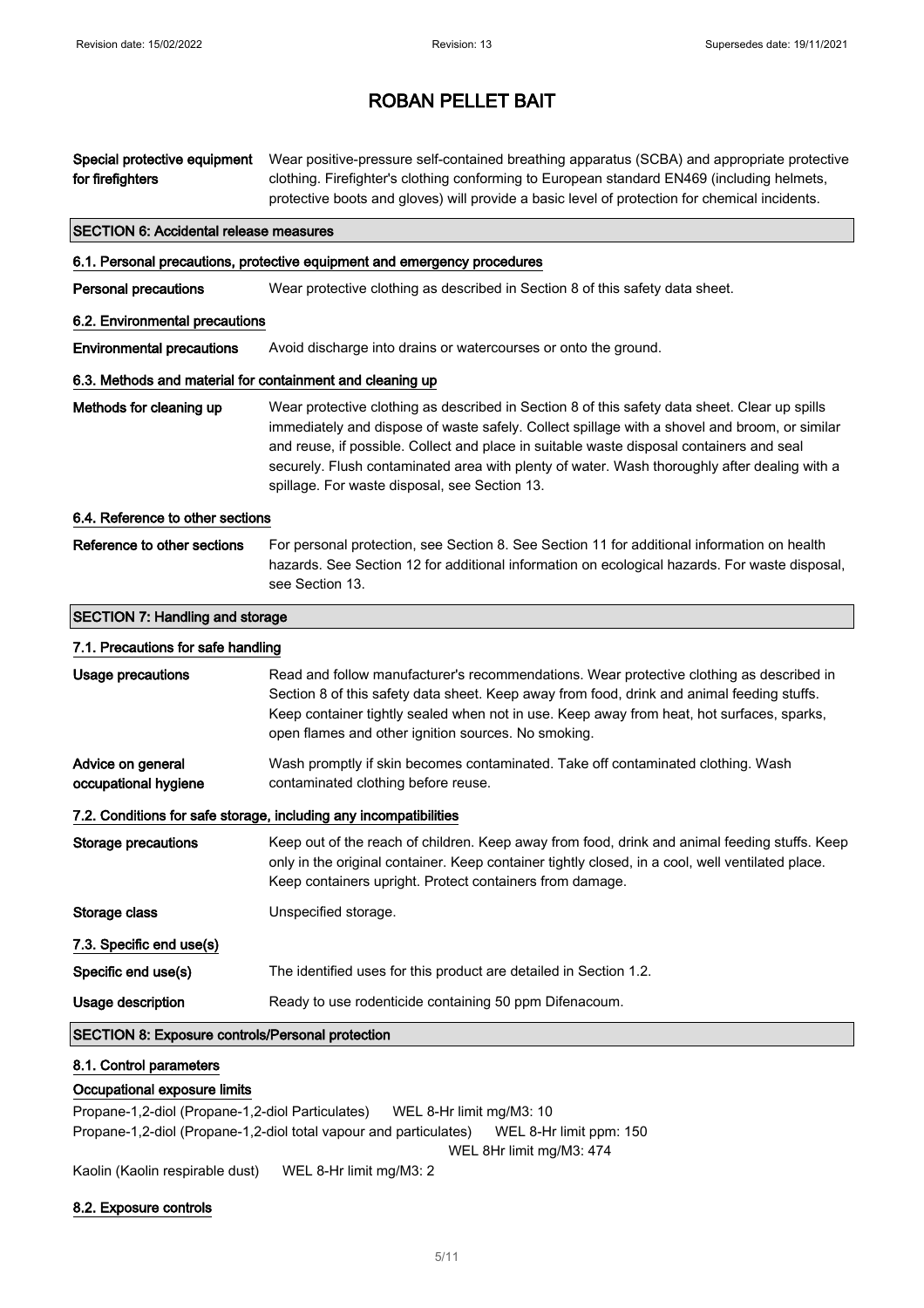| Appropriate engineering<br>controls       | Provide adequate ventilation.                                                                                                         |
|-------------------------------------------|---------------------------------------------------------------------------------------------------------------------------------------|
| Personal protection                       | Keep away from food stuffs.                                                                                                           |
| Eye/face protection                       | Avoid contact with eyes. No specific eye protection required during normal use.                                                       |
| Hand protection                           | Suitable chemical resistant gloves are recommended for professional users.                                                            |
| Other skin and body<br>protection         | Personal protective equipment for the body should be selected based on the task being<br>performed and the risks involved.            |
| Hygiene measures                          | Wash hands thoroughly after handling. Do not eat, drink or smoke when using this product.<br>Wash contaminated clothing before reuse. |
| <b>Respiratory protection</b>             | No specific recommendations. Provide adequate ventilation.                                                                            |
| <b>Environmental exposure</b><br>controls | Keep container tightly sealed when not in use. Avoid release to the environment.                                                      |

# SECTION 9: Physical and chemical properties

## 9.1. Information on basic physical and chemical properties

| Appearance                                      | Pellets.                  |
|-------------------------------------------------|---------------------------|
| Colour                                          | Blue.                     |
| Odour                                           | Slight.                   |
| <b>Odour threshold</b>                          | No information available. |
| рH                                              | No information available. |
| <b>Melting point</b>                            | Not relevant.             |
| Initial boiling point and range                 | Not relevant.             |
| Flash point                                     | No information available. |
| <b>Evaporation rate</b>                         | Not relevant.             |
| <b>Evaporation factor</b>                       | No information available. |
| Flammability (solid, gas)                       | combustible               |
| Upper/lower flammability or<br>explosive limits | No information available. |
| Other flammability                              | No information available. |
| Vapour pressure                                 | Not relevant.             |
| Vapour density                                  | Not relevant.             |
| <b>Relative density</b>                         | No information available. |
| <b>Bulk density</b>                             | No information available. |
| Solubility(ies)                                 | No information available. |
| <b>Partition coefficient</b>                    | Not relevant.             |
| Auto-ignition temperature                       | No information available. |
| <b>Decomposition Temperature</b>                | No information available. |
| <b>Viscosity</b>                                | Not relevant.             |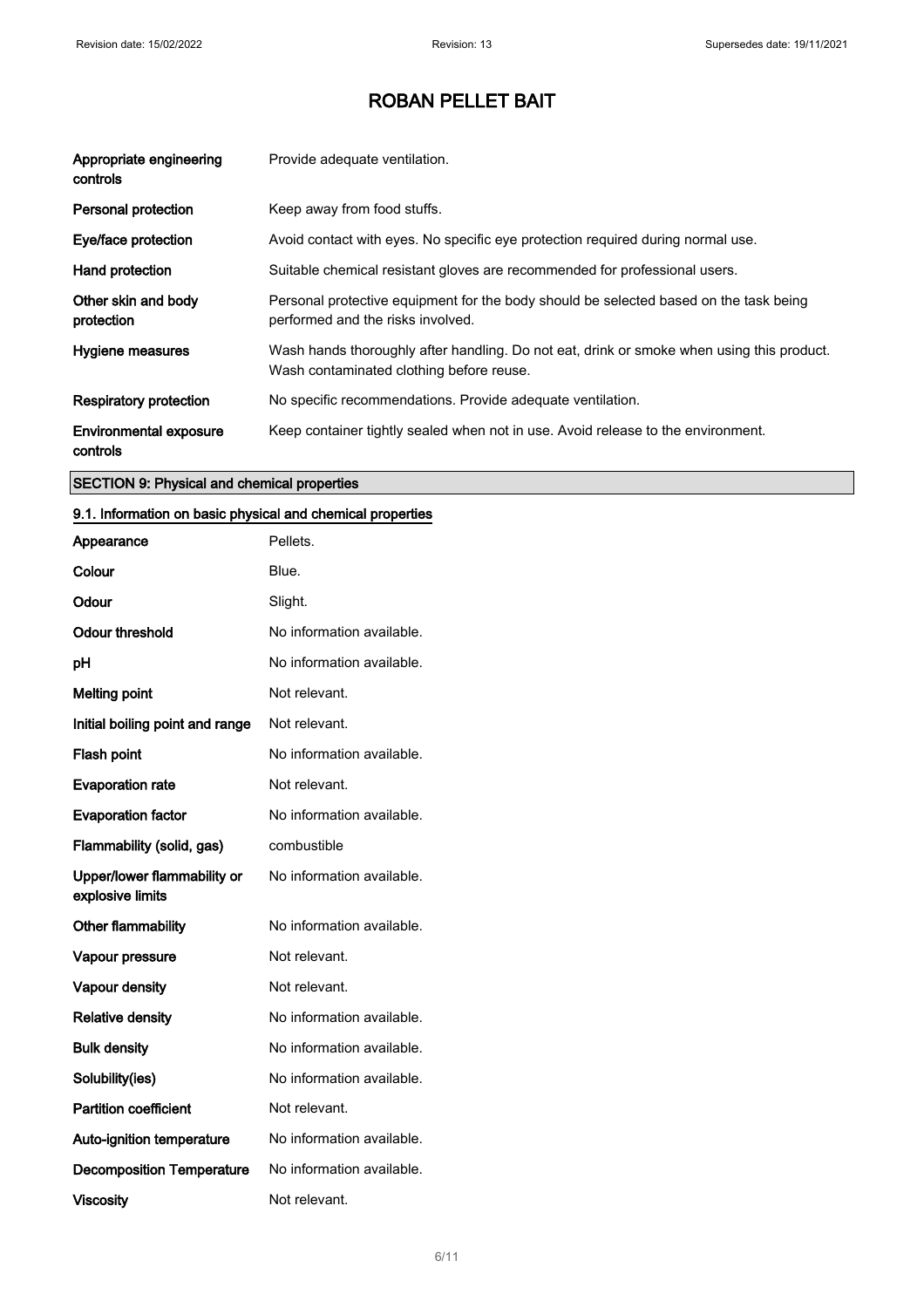| <b>Explosive properties</b>                                          | Not considered to be explosive.                                                                                                                                         |
|----------------------------------------------------------------------|-------------------------------------------------------------------------------------------------------------------------------------------------------------------------|
| Explosive under the influence<br>of a flame                          | Not considered to be explosive.                                                                                                                                         |
| <b>Oxidising properties</b>                                          | Not oxidising.                                                                                                                                                          |
| 9.2. Other information                                               |                                                                                                                                                                         |
| <b>SECTION 10: Stability and reactivity</b>                          |                                                                                                                                                                         |
| 10.1. Reactivity                                                     |                                                                                                                                                                         |
| Reactivity                                                           | There are no known reactivity hazards associated with this product.                                                                                                     |
| 10.2. Chemical stability                                             |                                                                                                                                                                         |
| <b>Stability</b>                                                     | Stable at normal ambient temperatures and when used as recommended. Stable under the<br>prescribed storage conditions.                                                  |
| 10.3. Possibility of hazardous reactions                             |                                                                                                                                                                         |
| Possibility of hazardous<br>reactions                                | Keep away from: Oxidising agents.                                                                                                                                       |
| 10.4. Conditions to avoid                                            |                                                                                                                                                                         |
| <b>Conditions to avoid</b>                                           | Heat, sparks, flames.                                                                                                                                                   |
| 10.5. Incompatible materials                                         |                                                                                                                                                                         |
| Materials to avoid                                                   | No specific material or group of materials is likely to react with the product to produce a<br>hazardous situation.                                                     |
| 10.6. Hazardous decomposition products                               |                                                                                                                                                                         |
| Hazardous decomposition<br>products                                  | Does not decompose when used and stored as recommended. Thermal decomposition or<br>combustion products may include the following substances: Harmful gases or vapours. |
| <b>SECTION 11: Toxicological information</b>                         |                                                                                                                                                                         |
| 11.1. Information on toxicological effects                           |                                                                                                                                                                         |
| Acute toxicity - oral                                                |                                                                                                                                                                         |
| Notes (oral LD <sub>50</sub> )                                       |                                                                                                                                                                         |
|                                                                      | >2000 mg/kg                                                                                                                                                             |
| Acute toxicity - dermal<br>Notes (dermal LD <sub>50</sub> )          | >2000 mg/kg                                                                                                                                                             |
| Acute toxicity - inhalation<br>Notes (inhalation LC <sub>50</sub> )  | >5 mg/l (Dust)                                                                                                                                                          |
| Skin corrosion/irritation<br>Animal data                             | Based on available data the classification criteria are not met.                                                                                                        |
| Serious eye damage/irritation<br>Serious eye damage/irritation       | Based on available data the classification criteria are not met.                                                                                                        |
| <b>Respiratory sensitisation</b><br><b>Respiratory sensitisation</b> | Based on available data the classification criteria are not met.                                                                                                        |
| Skin sensitisation<br><b>Skin sensitisation</b>                      | Based on available data the classification criteria are not met.                                                                                                        |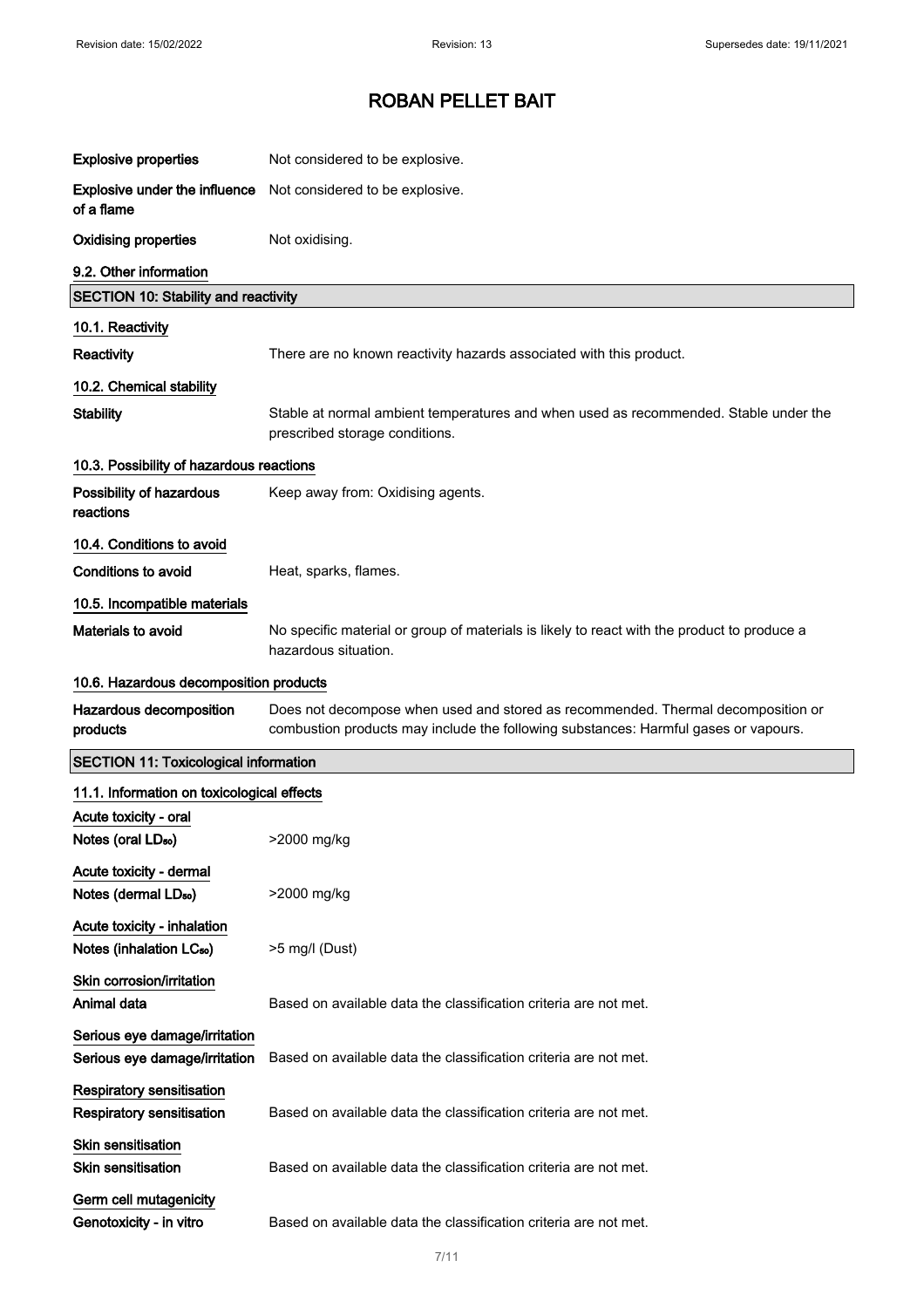| Carcinogenicity                                    |                                                                                                                                                                                                   |  |
|----------------------------------------------------|---------------------------------------------------------------------------------------------------------------------------------------------------------------------------------------------------|--|
| Carcinogenicity                                    | Based on available data the classification criteria are not met.                                                                                                                                  |  |
| <b>IARC</b> carcinogenicity                        | None of the ingredients are listed or exempt.                                                                                                                                                     |  |
| Reproductive toxicity                              |                                                                                                                                                                                                   |  |
| Reproductive toxicity - fertility                  | Based on available data the classification criteria are not met.                                                                                                                                  |  |
| Reproductive toxicity -<br>development             | May damage the unborn child.                                                                                                                                                                      |  |
| Specific target organ toxicity - single exposure   |                                                                                                                                                                                                   |  |
| STOT - single exposure                             | Not classified as a specific target organ toxicant after a single exposure.                                                                                                                       |  |
| Specific target organ toxicity - repeated exposure |                                                                                                                                                                                                   |  |
| STOT - repeated exposure                           | STOT RE 2 - H373 May cause damage to organs through prolonged or repeated exposure.                                                                                                               |  |
| Aspiration hazard<br>Aspiration hazard             | Not relevant. Solid.                                                                                                                                                                              |  |
| <b>General information</b>                         | Avoid contact during pregnancy/while nursing. The severity of the symptoms described will<br>vary dependent on the concentration and the length of exposure.                                      |  |
| Inhalation                                         | No specific symptoms known.                                                                                                                                                                       |  |
| Ingestion                                          | See section 4 - First Aid                                                                                                                                                                         |  |
| <b>Skin contact</b>                                | Prolonged contact may cause dryness of the skin.                                                                                                                                                  |  |
| Eye contact                                        | No specific symptoms known.                                                                                                                                                                       |  |
| Route of exposure                                  | Ingestion Inhalation Skin and/or eye contact                                                                                                                                                      |  |
| <b>Toxicity of ingredients</b>                     | Denatonium Benzoate: LD50 Oral (Rat) = 584 mg/kg LC50 (Rat) 4h: >8.7 mg/l Difenacoum<br>Acute Oral ≤5mg/kg Acute Dermal ≤50mg/kg Acute Inhalation ≤0.05mg/kg (Commission<br>Regulation 2016/1179) |  |
| <b>SECTION 12: Ecological information</b>          |                                                                                                                                                                                                   |  |
| Ecotoxicity                                        | Not regarded as dangerous for the environment. However, large or frequent spills may have<br>hazardous effects on the environment.                                                                |  |
| 12.1. Toxicity                                     |                                                                                                                                                                                                   |  |
| <b>Toxicity</b>                                    | Based on available data the classification criteria are not met.                                                                                                                                  |  |
| 12.2. Persistence and degradability                |                                                                                                                                                                                                   |  |
|                                                    | Persistence and degradability The degradability of the product is not known.                                                                                                                      |  |
| 12.3. Bioaccumulative potential                    |                                                                                                                                                                                                   |  |
| <b>Bioaccumulative potential</b>                   | No data available on bioaccumulation.                                                                                                                                                             |  |
| <b>Partition coefficient</b>                       | Not relevant.                                                                                                                                                                                     |  |
| 12.4. Mobility in soil                             |                                                                                                                                                                                                   |  |
| <b>Mobility</b>                                    | No data available.                                                                                                                                                                                |  |
| 12.5. Results of PBT and vPvB assessment           |                                                                                                                                                                                                   |  |
| 12.6. Other adverse effects                        |                                                                                                                                                                                                   |  |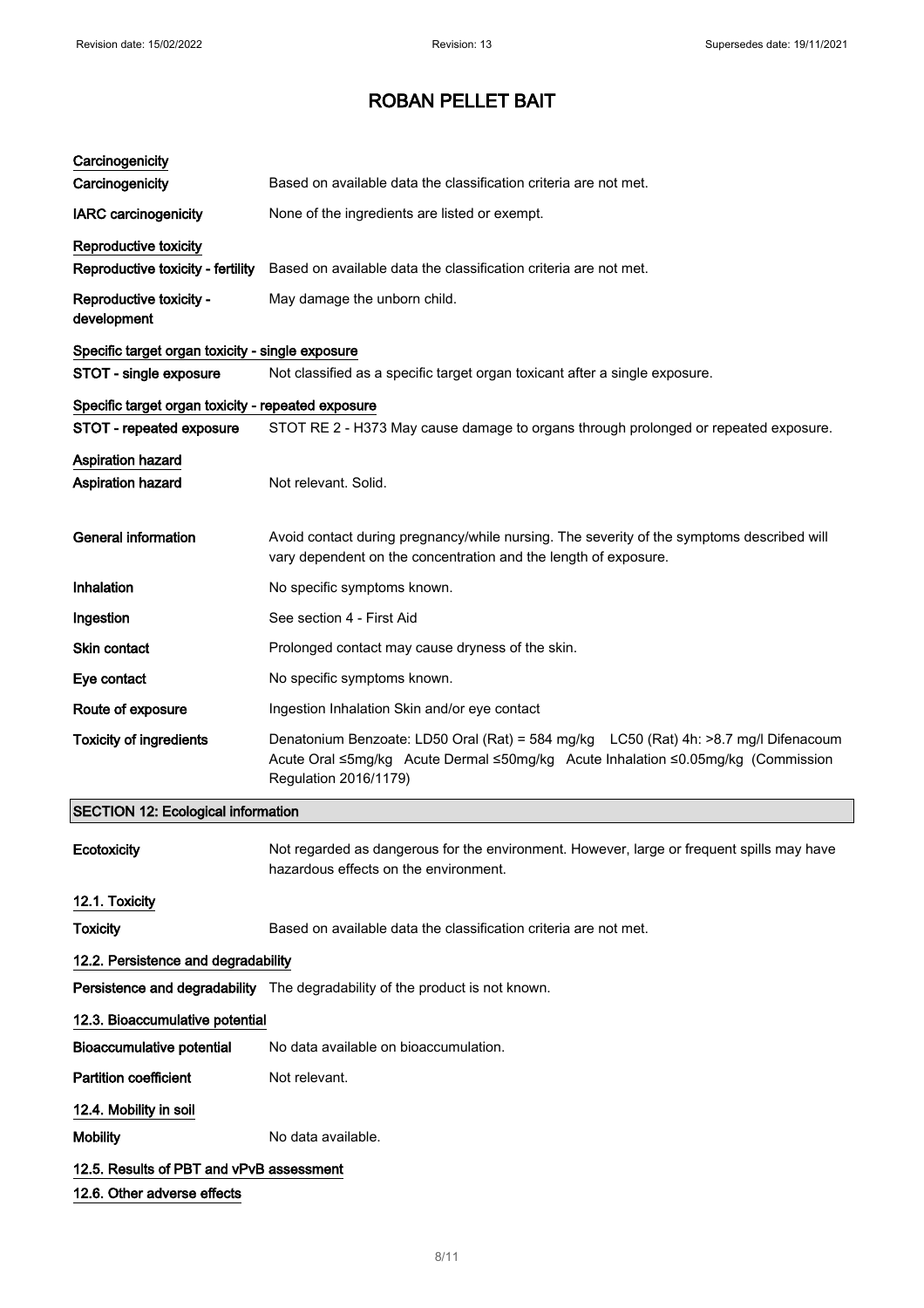| Other adverse effects                                                                          |                                                                                                                                                                           | Toxic to mammals, including domesticated animals and birds if ingested. Exposure of non-<br>target animals should be prevented.                                                                        |  |  |
|------------------------------------------------------------------------------------------------|---------------------------------------------------------------------------------------------------------------------------------------------------------------------------|--------------------------------------------------------------------------------------------------------------------------------------------------------------------------------------------------------|--|--|
| <b>Toxicity of ingredients</b>                                                                 | Difenacoum                                                                                                                                                                | Daphnia EC50/48Hr = 0.91 mg/l Rainbow trout LC50/96Hr = 0.33 mg/l                                                                                                                                      |  |  |
| <b>SECTION 13: Disposal considerations</b>                                                     |                                                                                                                                                                           |                                                                                                                                                                                                        |  |  |
| 13.1. Waste treatment methods                                                                  |                                                                                                                                                                           |                                                                                                                                                                                                        |  |  |
| <b>General information</b>                                                                     | This material and its container must be disposed of in a safe way.                                                                                                        |                                                                                                                                                                                                        |  |  |
| <b>Disposal methods</b>                                                                        | Dispose of in accordance with applicable regional, national, and local laws and regulations.<br>Dispose of Contaminated packaging as unused product unless fully cleaned. |                                                                                                                                                                                                        |  |  |
| <b>Waste class</b>                                                                             |                                                                                                                                                                           | Waste disposal key number from EWC is 20 01 19 (Pesticides)                                                                                                                                            |  |  |
| <b>SECTION 14: Transport information</b>                                                       |                                                                                                                                                                           |                                                                                                                                                                                                        |  |  |
| General                                                                                        | The product is not covered by international regulations on the transport of dangerous goods<br>(IMDG, IATA, ADR/RID).                                                     |                                                                                                                                                                                                        |  |  |
| 14.1. UN number                                                                                |                                                                                                                                                                           |                                                                                                                                                                                                        |  |  |
| Not applicable.                                                                                |                                                                                                                                                                           |                                                                                                                                                                                                        |  |  |
| 14.2. UN proper shipping name                                                                  |                                                                                                                                                                           |                                                                                                                                                                                                        |  |  |
| Not applicable.                                                                                |                                                                                                                                                                           |                                                                                                                                                                                                        |  |  |
| 14.3. Transport hazard class(es)                                                               |                                                                                                                                                                           |                                                                                                                                                                                                        |  |  |
| No transport warning sign required.                                                            |                                                                                                                                                                           |                                                                                                                                                                                                        |  |  |
| 14.4. Packing group                                                                            |                                                                                                                                                                           |                                                                                                                                                                                                        |  |  |
| Not applicable.                                                                                |                                                                                                                                                                           |                                                                                                                                                                                                        |  |  |
| 14.5. Environmental hazards                                                                    |                                                                                                                                                                           |                                                                                                                                                                                                        |  |  |
| Environmentally hazardous substance/marine pollutant<br>No.                                    |                                                                                                                                                                           |                                                                                                                                                                                                        |  |  |
| 14.6. Special precautions for user                                                             |                                                                                                                                                                           |                                                                                                                                                                                                        |  |  |
| Not applicable.                                                                                |                                                                                                                                                                           |                                                                                                                                                                                                        |  |  |
| 14.7. Transport in bulk according to Annex II of MARPOL and the IBC Code                       |                                                                                                                                                                           |                                                                                                                                                                                                        |  |  |
| Transport in bulk according to Not applicable.<br>Annex II of MARPOL 73/78<br>and the IBC Code |                                                                                                                                                                           |                                                                                                                                                                                                        |  |  |
| <b>SECTION 15: Regulatory information</b>                                                      |                                                                                                                                                                           |                                                                                                                                                                                                        |  |  |
|                                                                                                |                                                                                                                                                                           | 15.1. Safety, health and environmental regulations/legislation specific for the substance or mixture                                                                                                   |  |  |
| <b>National regulations</b>                                                                    |                                                                                                                                                                           | Health and Safety at Work etc. Act 1974 (as amended).<br>The Carriage of Dangerous Goods and Use of Transportable Pressure Equipment<br>Regulations 2009 (SI 2009 No. 1348) (as amended) ["CDG 2009"]. |  |  |

EH40/2005 Workplace exposure limits.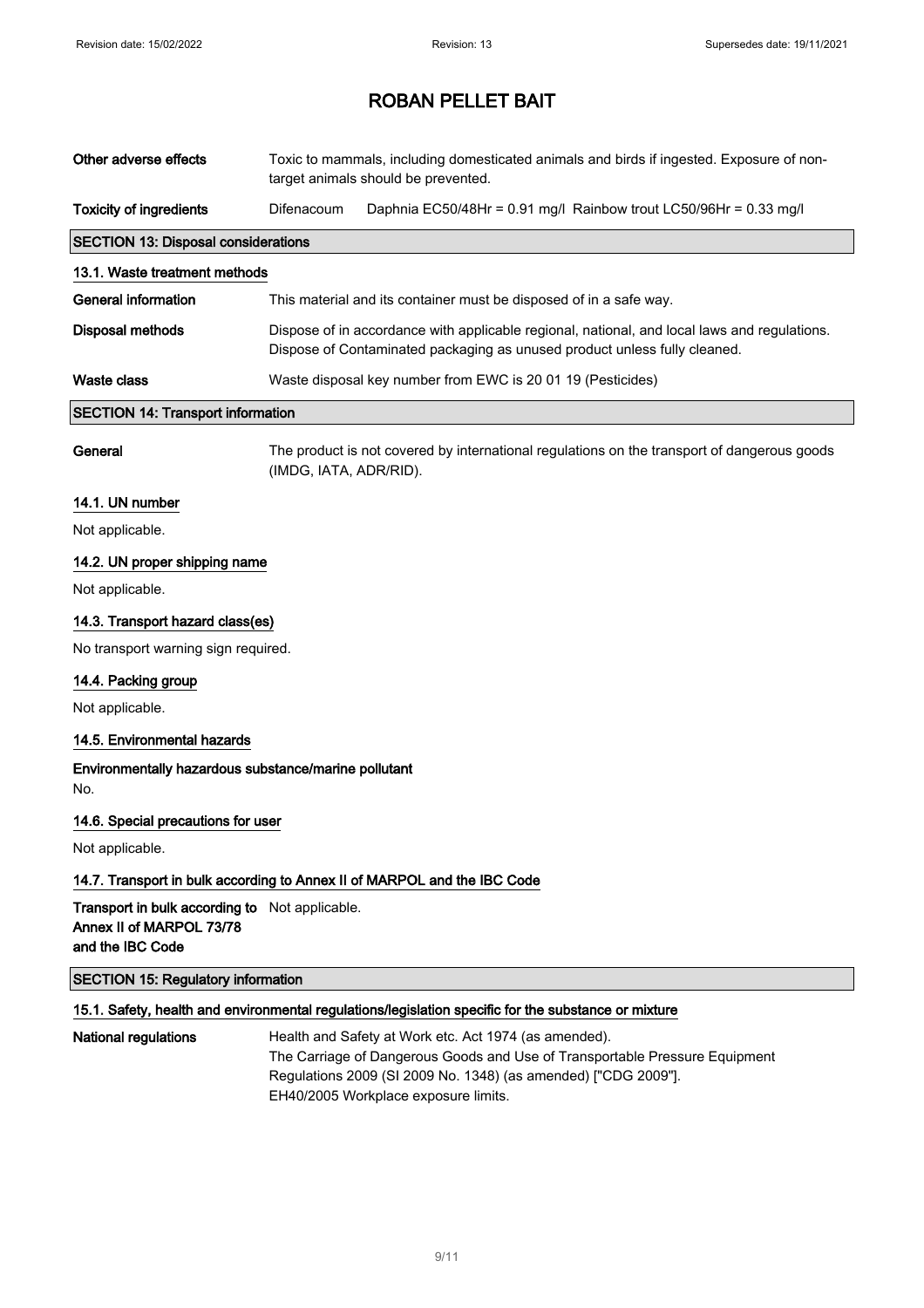EU legislation Regulation (EC) No 1907/2006 of the European Parliament and of the Council of 18 December 2006 concerning the Registration, Evaluation, Authorisation and Restriction of Chemicals (REACH) (as amended). Commission Regulation (EU) No 2015/830 of 28 May 2015. Regulation (EC) No 1272/2008 of the European Parliament and of the Council of 16 December 2008 on classification, labelling and packaging of substances and mixtures (as amended).

### 15.2. Chemical safety assessment

No chemical safety assessment has been carried out.

### Inventories

## EU - EINECS/ELINCS

None of the ingredients are listed or exempt.

| <b>SECTION 16: Other information</b>                                          |                                                                                                                                                                                                                                                                                                                                                                                                                                                                                                                                                                                                        |  |  |
|-------------------------------------------------------------------------------|--------------------------------------------------------------------------------------------------------------------------------------------------------------------------------------------------------------------------------------------------------------------------------------------------------------------------------------------------------------------------------------------------------------------------------------------------------------------------------------------------------------------------------------------------------------------------------------------------------|--|--|
| Abbreviations and acronyms<br>used in the safety data sheet                   | ADR: European Agreement concerning the International Carriage of Dangerous Goods by<br>Road.<br>ADN: European Agreement concerning the International Carriage of Dangerous Goods by<br>Inland Waterways.<br>RID: European Agreement concerning the International Carriage of Dangerous Goods by                                                                                                                                                                                                                                                                                                        |  |  |
|                                                                               | Rail.<br>IATA: International Air Transport Association.<br>ICAO: Technical Instructions for the Safe Transport of Dangerous Goods by Air.<br>IMDG: International Maritime Dangerous Goods.<br>CAS: Chemical Abstracts Service.<br>ATE: Acute Toxicity Estimate.<br>LC <sub>50</sub> : Lethal Concentration to 50 % of a test population.<br>LD <sub>50</sub> : Lethal Dose to 50% of a test population (Median Lethal Dose).<br>EC <sub>50</sub> : 50% of maximal Effective Concentration.<br>PBT: Persistent, Bioaccumulative and Toxic substance.<br>vPvB: Very Persistent and Very Bioaccumulative. |  |  |
| <b>Classification abbreviations</b><br>and acronyms                           | Repr. = Reproductive toxicity<br>STOT RE = Specific target organ toxicity-repeated exposure                                                                                                                                                                                                                                                                                                                                                                                                                                                                                                            |  |  |
| <b>Classification procedures</b><br>according to Regulation (EC)<br>1272/2008 | STOT RE 2 - H373: Commission Regulation (EU) 2016/1179 Repr. 1B - H360D: Commission<br>Regulation (EU) 2016/1179                                                                                                                                                                                                                                                                                                                                                                                                                                                                                       |  |  |
| <b>Revision date</b>                                                          | 15/02/2022                                                                                                                                                                                                                                                                                                                                                                                                                                                                                                                                                                                             |  |  |
| <b>Revision</b>                                                               | 13                                                                                                                                                                                                                                                                                                                                                                                                                                                                                                                                                                                                     |  |  |
| Supersedes date                                                               | 19/11/2021                                                                                                                                                                                                                                                                                                                                                                                                                                                                                                                                                                                             |  |  |
| <b>SDS number</b>                                                             | 21383                                                                                                                                                                                                                                                                                                                                                                                                                                                                                                                                                                                                  |  |  |